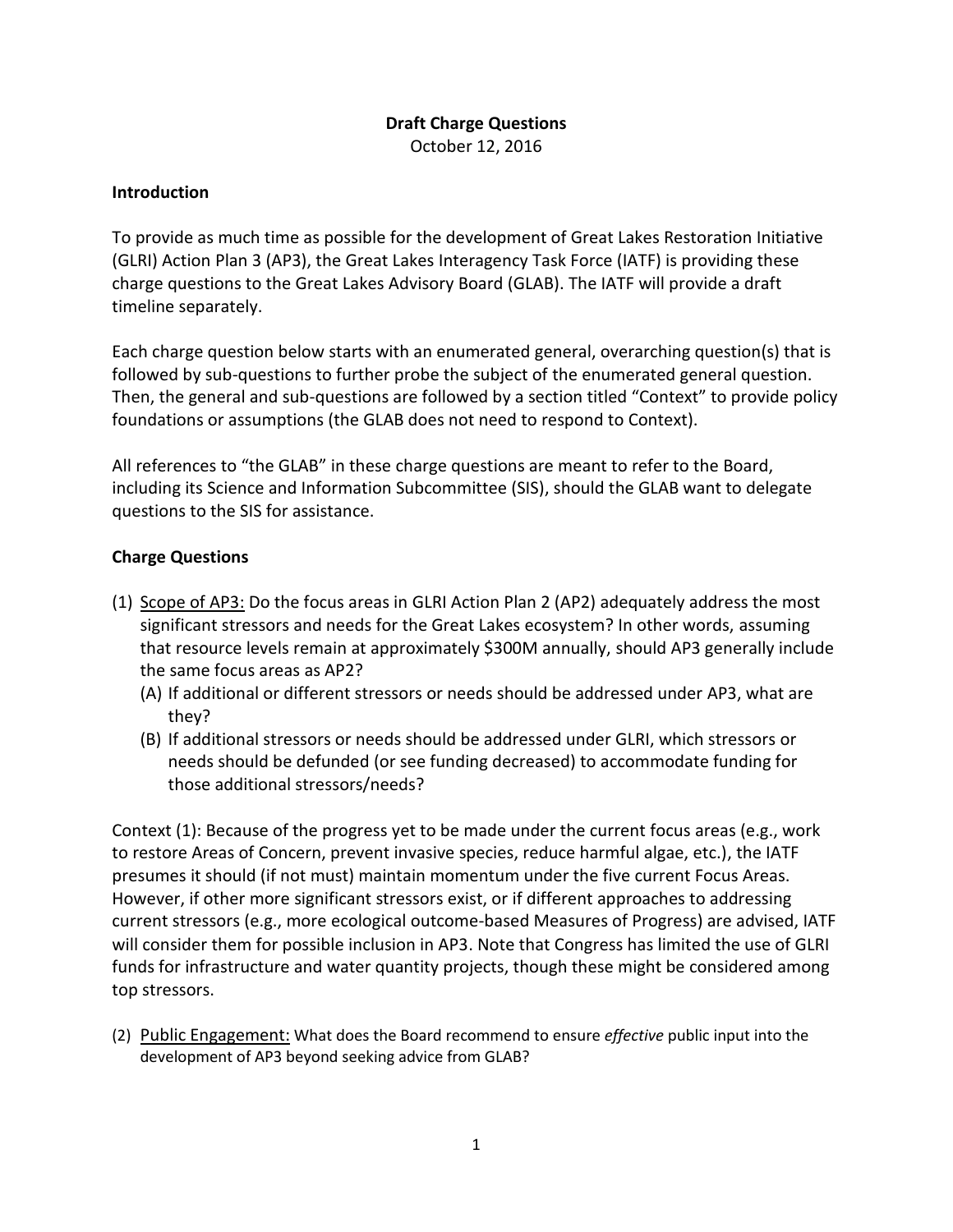Context: The IATF seeks "effective" public engagement, that is, adequate opportunities for the public to inform the development of AP3. Because of the need for AP3 development to be coordinated with other federal agencies, GLAB, OMB and others before finalization, *effective* input means input that can ensure the IATF stays on schedule and that will result in the greatest opportunity for the greatest number of interested stakeholders for successful AP3 development and implementation. The IATF does not contemplate ongoing public outreach. A draft timeline for AP3 development can be provided to GLAB if requested.

- (3) Runoff Reduction: How can GLRI investments be more effective in getting sustainable runoff reduction practices established or by exploring treatment technologies that will reduce nutrient loadings that contribute to harmful algal blooms, hypoxia, and other water quality threats from agricultural areas?
	- (A) What specific approaches are recommended by the GLAB to help achieve its recommendation from December 2013 that "funding priority should be given to projects in communities that demonstrate a commitment to implement comprehensive conservation farm plans that are sustainable and perpetual."<sup>1</sup>
	- (B) Given the length of time it takes to institute such of the sustainable practices, what AP3 annual Measure(s) of Progress should be developed to measure demonstrable *and sustainable* progress toward ecological outcomes while at the same time providing sufficient time for such sustainable practices to work?

Context: While the Great Lakes community is making steady progress in many of the focus areas, more effective action is needed to reduce nutrient runoff from agricultural lands. The IATF has attempted to implement GLAB's recommendation: "funding priority should be given to projects in communities that demonstrate a commitment to implement comprehensive conservation farm plans that are sustainable and perpetual."<sup>2</sup> However, the IATF has experienced several barriers to making short-term progress through sustainable runoff reduction approaches. For example, it has found limited capacity for conservation easements (e.g., through land trusts, etc.) in upstream Maumee River watershed areas; the few stakeholders who can provide some capacity require agriculture easements to secure interest from willing producers; an inconsistent "patchwork" of strategically-targeted lands for easements, etc. And, where these barriers can be overcome, the IATF has found that it could take a much longer time to undertake these "sustainable approaches" than annual measures of progress might allow.

- (4) Protection: Should GLRI invest in efforts to understand long-term future threats and communicate them to the Great Lakes community for action?
	- (A) How should GLRI begin investing in efforts to forecast future threats beyond AP3? Should it start with a forecasting pilot project? Should it invest in a single effort? Or should it seed various efforts, complementing, for example, Blue Accounting, Great Lakes Inform, or other similar platforms to build forecasting capacity?

l <sup>1</sup> See, [https://www.glri.us/pdfs/glab-report-20131223.pdf,](https://www.glri.us/pdfs/glab-report-20131223.pdf) page 7.

<sup>&</sup>lt;sup>2</sup> See, [https://www.glri.us/pdfs/glab-report-20131223.pdf,](https://www.glri.us/pdfs/glab-report-20131223.pdf) page 7.